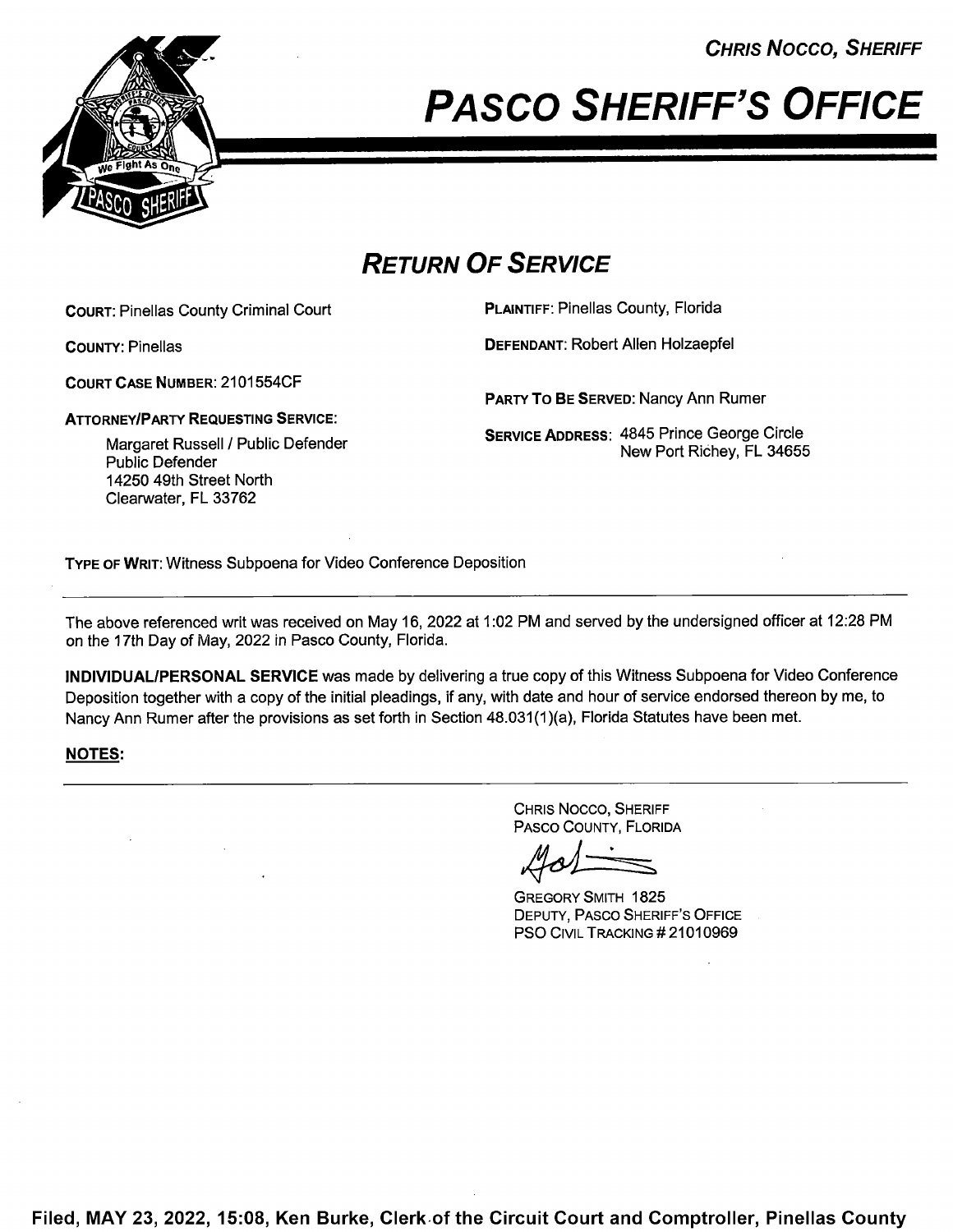w 21-109167

**15**°39 FERMI

 $\sim$  .  $\sim$   $\sim$ 

HAND SERVE <sup>22020890</sup>

### IN THE CIRCUIT COURT FOR PINELLAS COUNTY, FLORIDA CRIMINAL DIVISION **SECTION I**

| <b>STATE OF FLORIDA</b>                         | PERSON ID: | <b>CASE NUMBER</b> | LAB NO                    | OFFENSE NO                          |
|-------------------------------------------------|------------|--------------------|---------------------------|-------------------------------------|
| VS<br><b>HOLZAEPFEL, ROBERT</b><br><b>ALLEN</b> | 2811250    | 21-01554-CF        | $21-001302;$<br>M21-00497 | 21044868;<br>21044868;<br>21044868; |
|                                                 |            |                    |                           | 21044868                            |

WITNESS SUBPOENA FOR VIDEO CONFERENCE DEPOSITION<br>
\*\*\*PLEASE BRING THIS SUBPOENA WITH YOU\*\*\*<br>
NGULAR SHERIFFS OF THE STATE OF FLORIDA, YOU ARE HEREBY<br>
TO SUBPOENA \*\*\*PLEASE BRING THIS SUBPOENA WITH YOU\*\*\*<br>AR SHERIFFS OF THE STATE OF FLORIDA, YOU ARE HEREBY TO ALL AND SINGULAR SHERIFFS OF THE STATE OF FLORIDA, YOU ARE HEREBY  $\overline{\sigma}$   $\overline{\mathcal{Z}}$ 

NANCY ANN RUMER 4845 PRINCE GEORGE CIR<br>NEW PORT RICHEY FL 34655

TO APPEAR FOR AN ELECTRONIC DEPOSITION IN THE ABOVE—STYLED CAUSE BY UTILIZING ZOOM VIDEO MEETING, Meeting I.D. <sup>856</sup> <sup>1845</sup> 8256, Password 199139, ON JUNE 22, <sup>2022</sup> AT 2:40PM TO GIVE SWORN TESTIMONY. YOU HAVE BEEN SUBPOENAED BY THE ATTORNEY FOR THE DEFENDANT AND IF YOU FAIL TO COMPLY WITH THIS SUBPOENA, YOU MAY BE IN CONTEMPT OF COURT.

IF YOU DO NOT HAVE INTERNET ACCESS OR ARE UNABLE TO ACCESS THE VIDEO CONFERENCE VIA ZOOM, PLEASE DIAL +1 646-558-8656 AND ENTER THE MEETING I.D. AND PASSCODE PROVIDED ABOVE.

. Dated 0n MAY 11, <sup>2022</sup>

Fla Bar Number: 72720 PUBLIC DEFENDER, SIXTH JUDICIAL CIRCUIT By BY D.S. County Justice Center 14250 49th Street North Clearwater, F1 33762 (727) 464-6516

- SEAL

A TRUE COPY<br>
Bob Gualtieri, Sheriff<br>
Pinellas County Florida MARGARET RUSSELL, Attorney At Law Bob Gualtieri, Sheriff Pinellas County Florida

See reverse for disability accommodation information

Filed, MAY 23, 2022, 15:08, Ken Burke, Clerk of the Circuit Court and Comptroller, Pinellas County